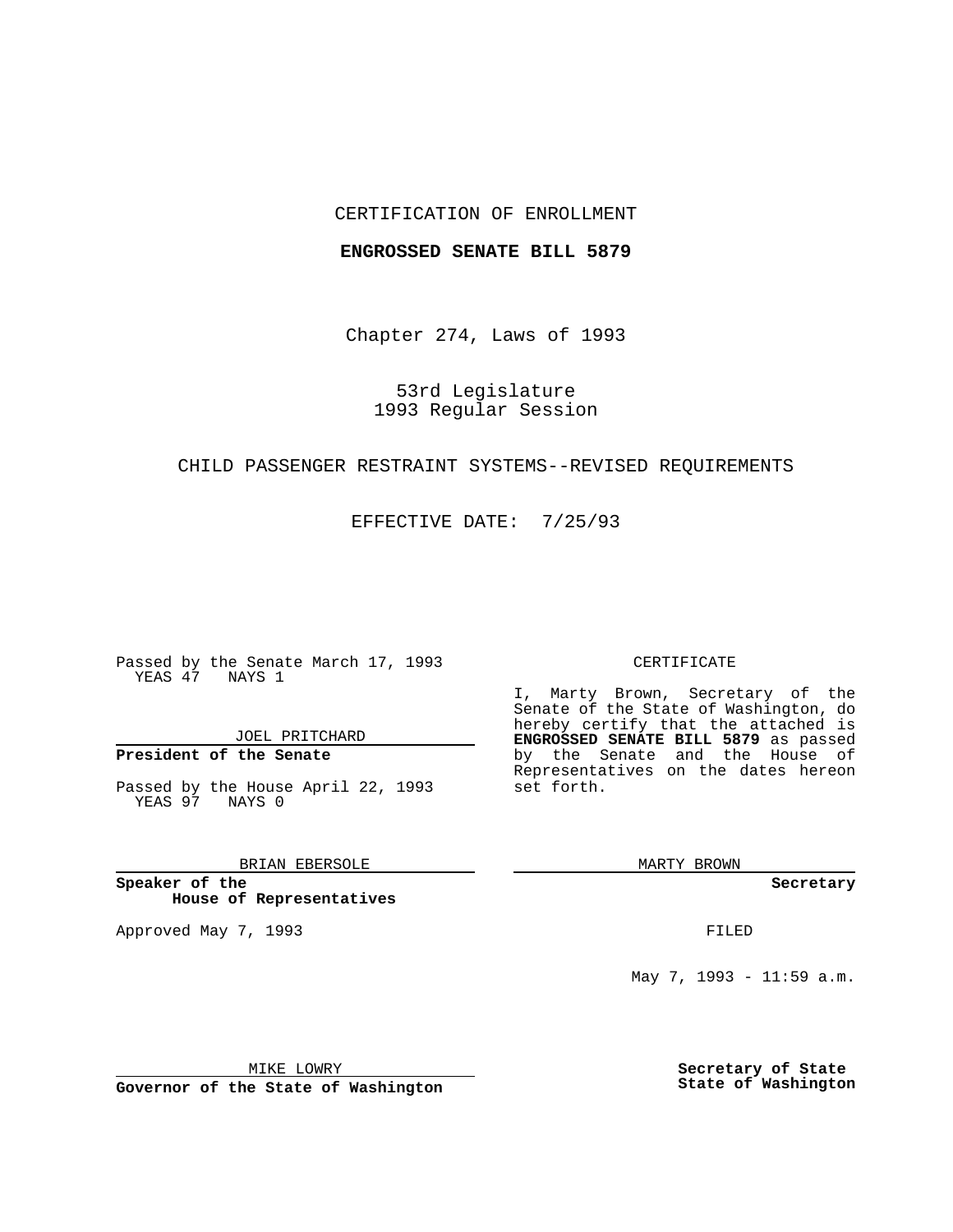# **ENGROSSED SENATE BILL 5879** \_\_\_\_\_\_\_\_\_\_\_\_\_\_\_\_\_\_\_\_\_\_\_\_\_\_\_\_\_\_\_\_\_\_\_\_\_\_\_\_\_\_\_\_\_\_\_

\_\_\_\_\_\_\_\_\_\_\_\_\_\_\_\_\_\_\_\_\_\_\_\_\_\_\_\_\_\_\_\_\_\_\_\_\_\_\_\_\_\_\_\_\_\_\_

Passed Legislature - 1993 Regular Session

**State of Washington 53rd Legislature 1993 Regular Session By** Senators A. Smith, Spanel, Deccio and Winsley Read first time 02/22/93. Referred to Committee on Law & Justice.

1 AN ACT Relating to child passenger restraint systems; amending RCW 2 46.61.687; and prescribing penalties.

3 BE IT ENACTED BY THE LEGISLATURE OF THE STATE OF WASHINGTON:

4 **Sec. 1.** RCW 46.61.687 and 1987 c 330 s 745 are each amended to 5 read as follows:

6 (1) ((After December 31, 1983, the parent or legal guardian of a 7 child less than five years old, when the parent or legal guardian is 8 operating anywhere in the state his or her own motor vehicle registered 9 under chapter 46.16 RCW, in which the child is a passenger, shall have 10 the child properly secured in a manner approved by the state patrol. 11 Even though a separate child passenger restraint device is considered 12 the ideal method of protection, a properly adjusted and fastened, 13 federally approved seat belt is deemed sufficient to meet the 14 requirements of this section for children one through four years of 15 age)) Whenever a child who is less than six years of age is being 16 transported in a motor vehicle that is in operation and that is 17 required by RCW 46.37.510 to be equipped with a safety belt system in 18 a passenger seating position, the driver of the vehicle shall keep the 19 child properly restrained as follows: